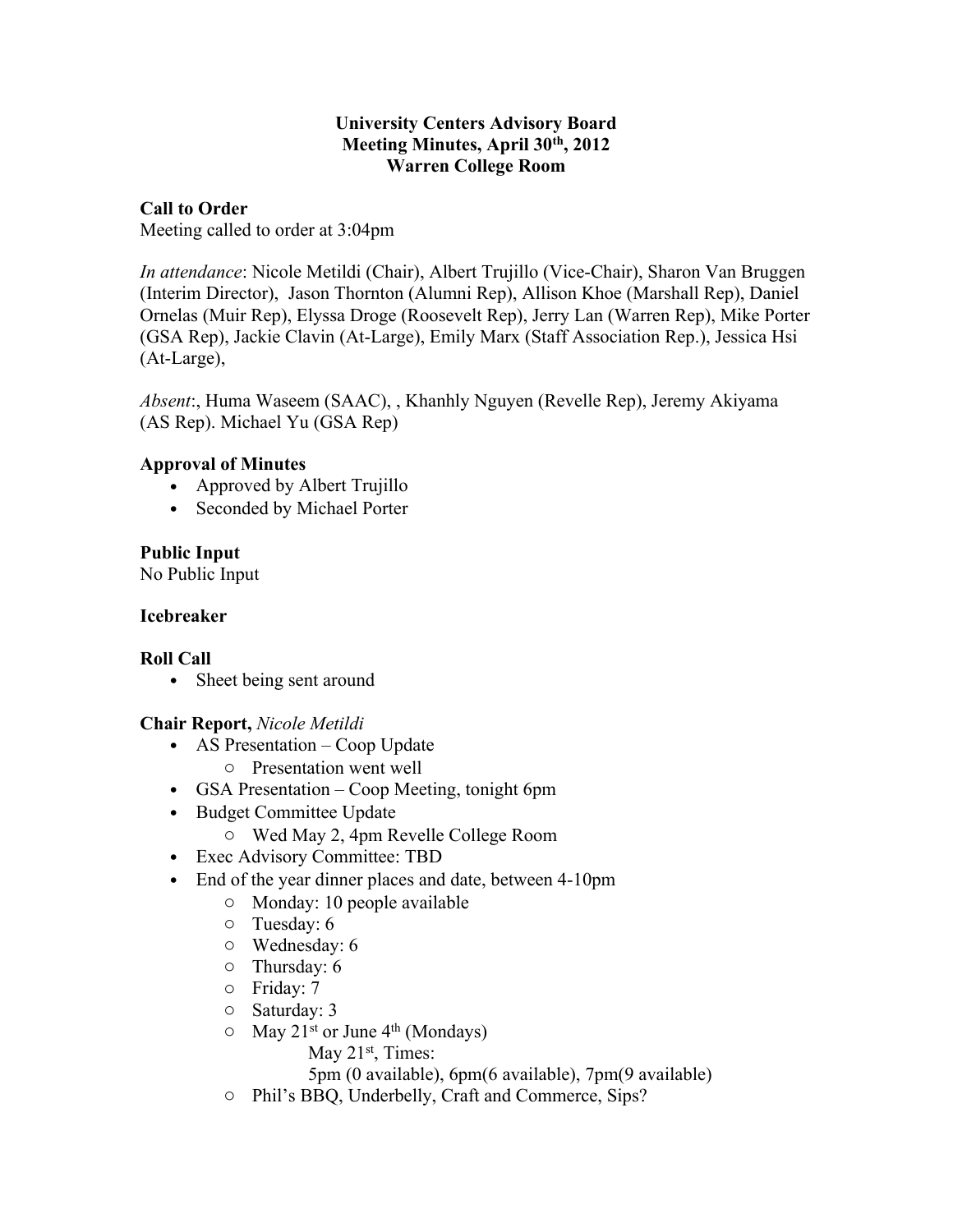o Email dinner ideas to Nicole

### **Vice-Chair Report,** *Albert Trujillo*

- Space Updates and Discussion
	- o Application closes today
	- o Meeting this week to go see the rooms
	- o Space allocation meeting this Friday, 2-5pm, room TBD
- College room name displays
	- o College reps should bring proposals to their counsel meetings and get feedback from deans: pictures of namesake, tradition, key location

# **Interim Director Report,** *Sharon VanBruggen*

- Space Updates and Discussion
	- o Space interests in PC: GSA, student orgs, storage closets, Black Student Resource Center, Meeting room (75-100 people), family friendly lounge, international lounge, retail, Triton Outfitters, Optometry from Student Health (asking for details), STA Travel (700 sq ft), Blood Donor Center, ACMS(?)
	- o Student Center: Meeting room for 75-100, Crafts Center classroom, Hackerspace, storage closets, student org offices, buy back center for recycling (type of space?)
	- o Bookstore has approached UCAB about buying back The Cove (computer center). Budget Committee will discuss if this is a good idea
- Family Lounge/Seating
	- o Students with children orgs are interested in adding special family-friendly dining instead of a whole separate room.
	- o Would be about \$600
	- o They would probably come back and request a room if not approved
	- o PC normally gets completely filled, may not be a wise choice to allocate specific tables for only children.
	- o Already applied for space
	- o Possibly get high chairs?

They were put in last year in PCW and PCE, putting in diaper changing stations in restrooms

Highchairs are used more during the weekend and summer, not much otherwise, no official count though.

- o List family friendly resources and locations on the website that are provided
- o The organization wants the visibility
- o How many students will this impact? Just put call out, waiting for data
- o Put playthings in lactation room? Probably too small, has peak periods where it is in use
- ISES Crafts Center
	- o Facility condition analysis report underway. Looking at structure, plumbing, etc.